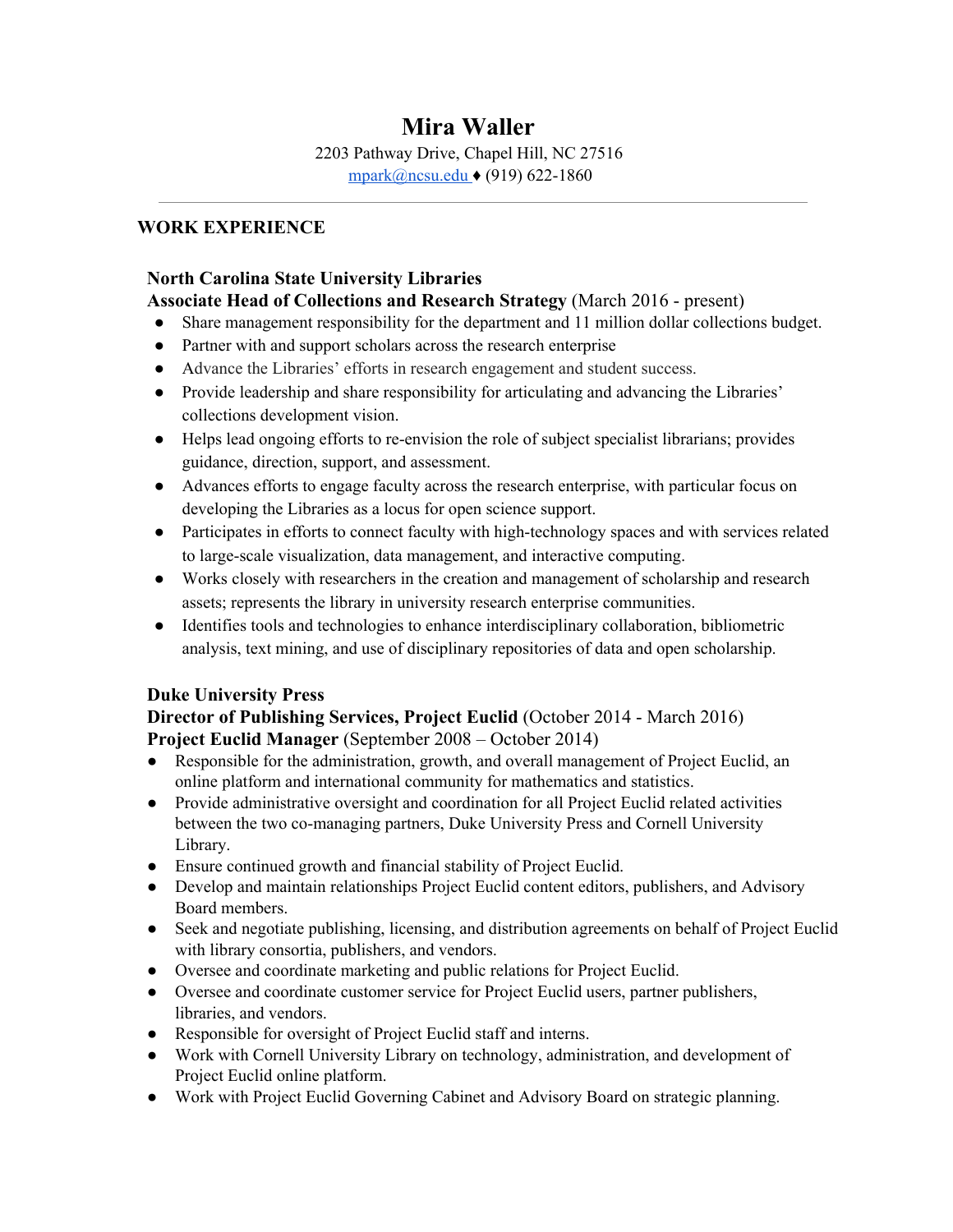**Duke University Medical Center Library & Archives Assistant Director of Archives** (July 2006- August 2008) **Archives Librarian for Reference, Outreach, & Education** (April 2006-August 2008) **Physician Assistant History Center Archivist** (August 2004-March 2006)

#### **EDUCATION**

#### **Master of Library Science**

North Carolina Central University, *summa cum laude* (2003)

**Bachelor of Science in Business Administration, concentration in marketing** Trinity University (1995)

#### **SELECT PUBLICATIONS, PRESENTATIONS & GRANTS**

- *● The Open Textbook Toolkit: Seeding Successful Partnerships for Collaboration Between Academic Libraries and University Presses,* Journal of Scholarly Publishing, 49(1) 2017 (forthcoming).
- T*he Nuts & Bolts of Supporting Change and Transformation for Research Librarians.* 2016 Charleston Conference Proceedings, expected publication October 2017.
- *What are Subject Liaisons When 'Collections' and 'Subjects' Don't Matter?* 2016 Charleston Conference Proceedings, expected publication October 2017.
- *● Reclaiming STEM Spaces: Why Haven't Libraries and University Presses Worked Together to Form Viable Alternatives to Commercial Publishing?* Panel presentation Society for Scholarly Publishing Annual Meeting, Boston, MA, June 2, 2017.
- *Prototyping The Open Textbook Toolkit: Digital [Infrastructure](http://digital.sandiego.edu/symposium/2017/2017/12) that Connects Libraries, [Disciplinary](http://digital.sandiego.edu/symposium/2017/2017/12) Faculty, and University Presses to Support Open Education.* Presentation at the Digital Initiatives Symposium, San Diego, CA, May 2, 2017.
- Co-Investigator on IMLS National Leadership Grants for Libraries, Principal Investigator Will Cross for the project "Open Textbook Toolkit" awarded April 2017.
- *Whatever is Happening to the lIbrary Liaison of Tomorrow?* Roundtable at ACRL, Baltimore, MD, March 24, 2017.
- *Learning in 360 Degrees - A Case Study of Faculty and Library Teaching and Learning Collaboration.* Poster presentation at ACRL, Baltimore, MD, March 24, 2017.
- *Enabling Student Success through Library Immersion into the Research Curriculum.* Presentation at LAUNC-CH, Chapel Hill, NC, March 13, 2017.
- *Open Access and Open Data, Rolling with the Times: Case Studies of Librarians Helping Authors and Institutions Comply.* Panel Presentation. Charleston Library Conference, November 3 2016, Charleston, SC.
- *The Stakeholder Tightrope: How Three Nonprofit Aggregators Balance Library & Publisher Needs*. Panel Presentation. Charleston Library Conference, November 6, 2014, Charleston, SC.
- Workshop on Mathematics Publishing. Co-organized workshop and presented *Business Models for Scholarly Publishing*. March 26, 2012. Tokyo University of Science (TUS), Tokyo, Japan.
- *Nonprofit Publishing: Juggling Resources and Balancing Conflicting Needs*. Workshop on Mathematics Journals. Mathematical Sciences Research Institute. February 16, 2011.
- Podcast: Mira Waller on Helping Small and Independent Publishers with Project Euclid.